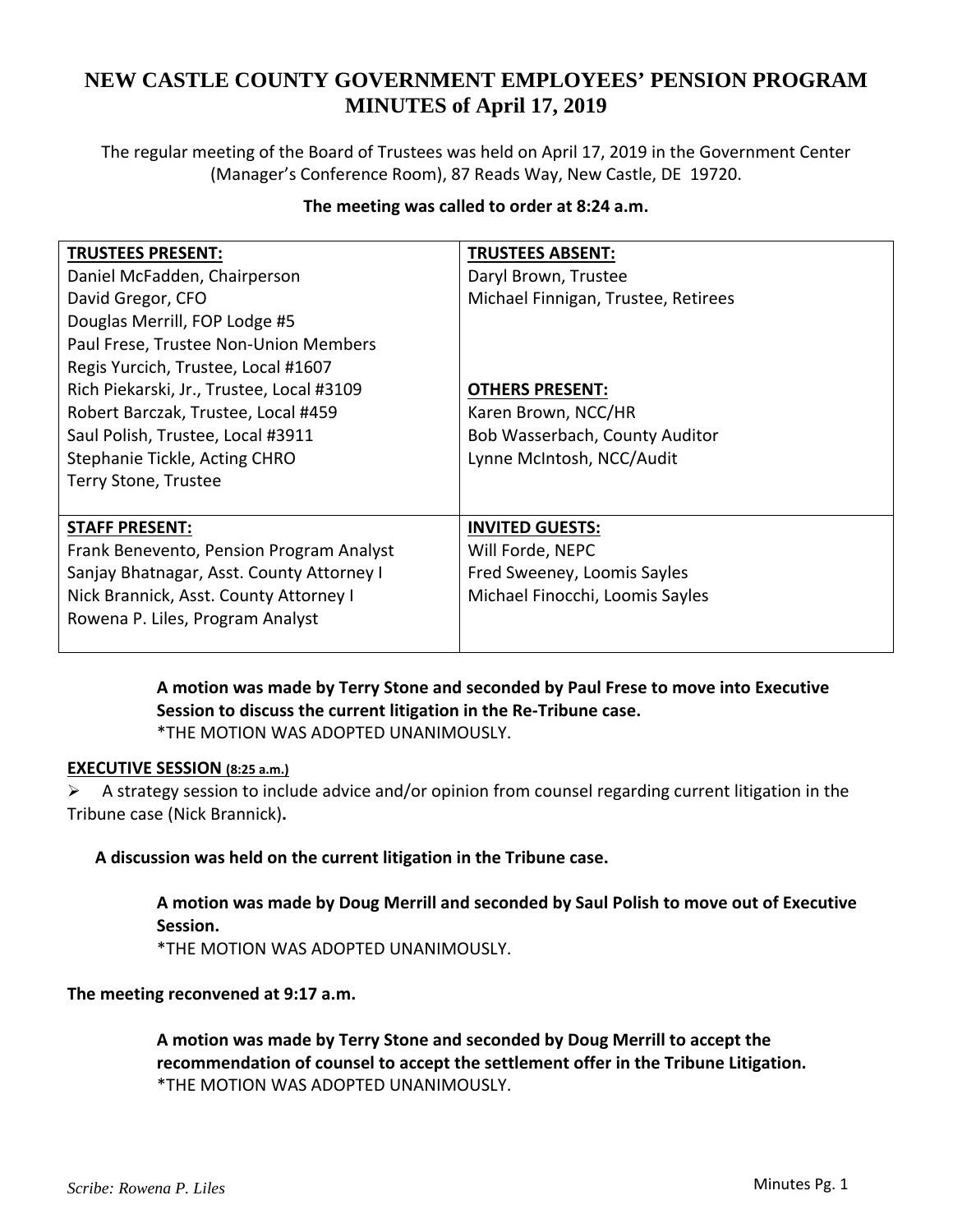#### **APPROVAL OF THE MINUTES (9:18 a.m.)**

The minutes from the March 20, 2019 meeting are attached for approval.

# **A motion was made by Saul Polish and seconded by Terry Stone to approve the minutes from the March 20, 2019 meeting.**

\*THE MOTION WAS ADOPTED UNANIMOUSLY.

### **APPROVAL OF THE INVOICES (9:19 a.m.)**

|             | Date & Valuation             |  |
|-------------|------------------------------|--|
| \$705.00    | 2019 Statement               |  |
| \$24,737.85 | 1st Quarter 2019             |  |
| \$21,067.98 | 1st Quarter 2019             |  |
| \$62,037.52 | 1st Quarter 2019             |  |
| \$29,726.71 | 1st Quarter 2019             |  |
| \$9,707.00  | 1st Quarter 2019             |  |
| \$30,548.86 | 1 <sup>st</sup> Quarter 2019 |  |
|             | \$19,920.00                  |  |

# **A motion was made by Rich Piekarski and seconded by Saul Polish to approve the payment of invoices.**

\*THE MOTION WAS ADOPTED UNANIMOUSLY.

### **COORDINATOR'S REPORT by Frank Benevento (9:19 a.m.)**

- Gross Payroll and Employer Contributions for the month of February 2019.
- Pension Trust Asset Summary February 2019
- Pension Payments ‐ March 2019

| o Payees for March | 1,473 |
|--------------------|-------|
|--------------------|-------|

| O | <b>Active Participants</b> | 1,044 |
|---|----------------------------|-------|
|---|----------------------------|-------|

- DelPen 386
	- $\blacksquare$  DelPen (ret) 48
- $\circ$  Benefits total  $\qquad$  \$3,592,298.21

### **CAPITAL CALLS (9:19 a.m.)**

| $\triangleright$ Vista Equity Partners       | \$213,299.00 | 03/29/2019 |
|----------------------------------------------|--------------|------------|
| $\triangleright$ Vista Equity Partners       | \$190,512.00 | 04/17/2019 |
| $\triangleright$ TSSP Opp Partners IV(A), LP | \$172,129.00 | 04/19/2019 |

### **DISTRIBUTION OF CAPITAL (9:19 a.m.)**

| $\triangleright$ Vista Equity Partners       | \$3,290.00   | 03/08/2019 |
|----------------------------------------------|--------------|------------|
| > HarbourVest Partners                       | \$217,539.00 | 03/26/2019 |
| $\triangleright$ Brookfield Capital Partners | \$41,070.06  | 03/26/2019 |
| $\triangleright$ Lexington Partners          | \$55,729.00  | 03/28/2019 |
| $\triangleright$ TPG Opp Partners II(A), LP  | \$107,412.00 | 03/29/2019 |
| $\triangleright$ Crescent Direct Lending     | \$63,470.00  | 04/05/2019 |

### **APPROVAL OF THE APPLICATIONS FOR BENEFITS (9:20 a.m.)**

Pursuant to the provision of the New Castle County Employees' Retirement System, "New Castle County Code, 26.04.108(A)(4) benefits for the retiree named below will be converted from a disability pension to a service pension coincident with his 65<sup>th</sup> birthday.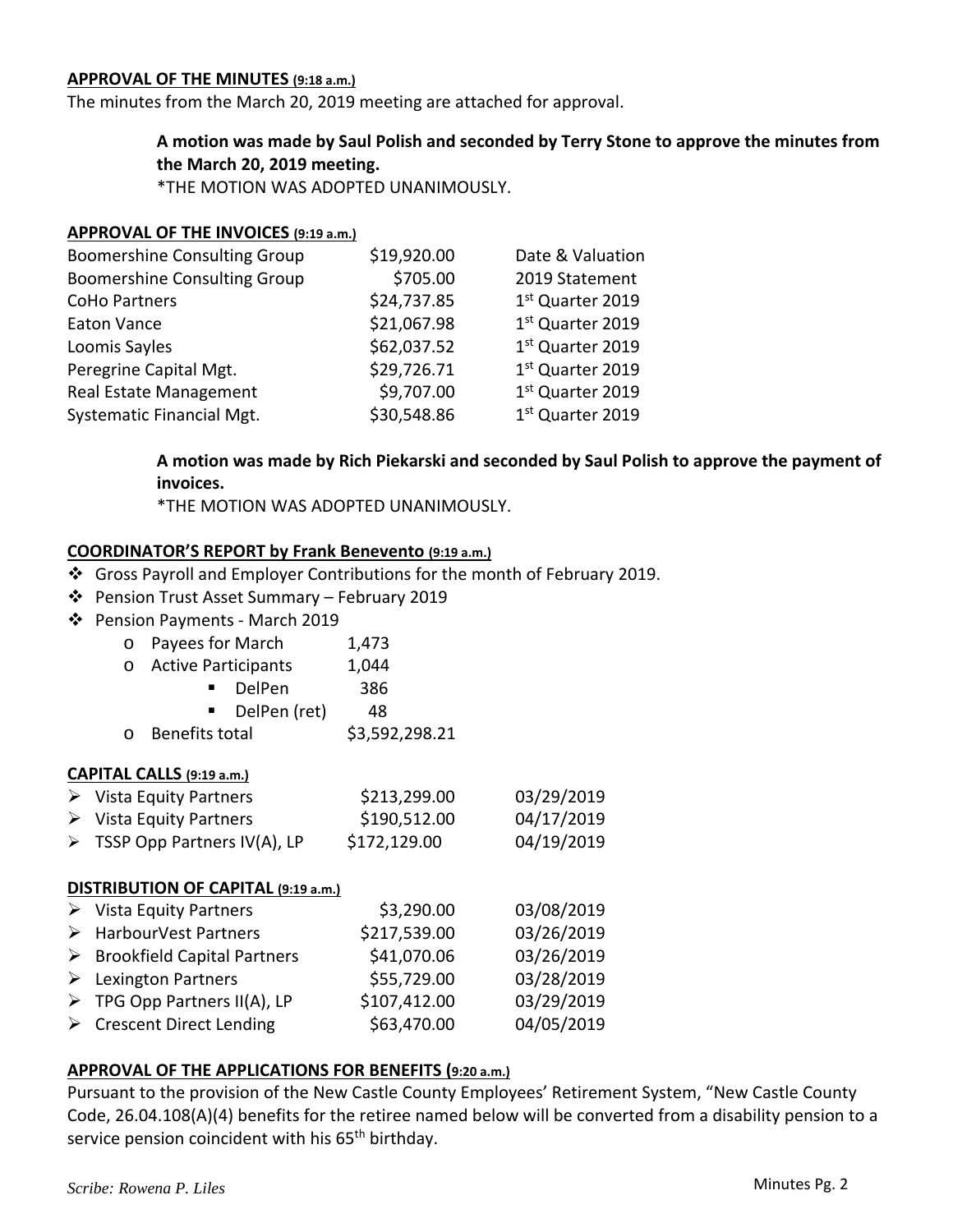#### **APPROVAL OF THE APPLICATIONS FOR BENEFITS (Cont'd)**

| Benefit Conversion (9:20 a.m.)  |            |            |              |
|---------------------------------|------------|------------|--------------|
| (01392)                         | \$3,055.27 | 04/25/2019 | RetGen       |
|                                 |            |            |              |
|                                 |            |            |              |
| Service Retirements (9:20 a.m.) |            |            |              |
| (05892)                         | \$2,037.96 | 04/20/2019 | PenPln       |
| (05663)                         | \$3,351.04 | 03/30/2019 | PenPln       |
| (05575)                         | \$1,818.90 | 03/30/2019 | PenPln       |
| (08546)                         | \$1,522.28 | 07/05/2019 | RetGen       |
|                                 |            |            |              |
| DelPen Retirements (9:20 a.m.)  |            |            |              |
| (06702)                         | n/a        | 03/18/2019 |              |
| (06975)                         | n/a        | 04/08/2019 |              |
|                                 |            |            |              |
| Lump Sum Benefit (9:20 a.m.)    |            |            |              |
| (14355)                         | \$3,772.60 | 04/01/2019 | RetGen       |
|                                 |            |            |              |
| Refund Benefits (9:20 a.m.)     |            |            |              |
| (13165)                         | \$3,535.84 | 04/01/2019 | <b>CPGen</b> |
| (13543)                         | \$1,560.57 | 04/01/2019 | CPGen        |
| (13493)                         | \$4,639.52 | 04/01/2019 | CPGen        |
| (13760)                         | \$2,564.16 | 04/01/2019 | CPGen        |

**A motion was made by Saul Polish and seconded by Rich Piekarski to approve the benefit conversion, service retirements, lump sum and refund benefits.**

\*THE MOTION WAS ADOPTED UNANIMOUSLY.

### **OLD BUSINESS (9:20 a.m.)**

 (Frank Benevento) Update – Actuarial Audit – *A question around during last month's Pension Board meeting March 20, 2019 during our discussion on hiring an actuary to provide for an audit of our* actuarial valuations and if we could utilize the services of Procurement here at New Castle County. I've *provided a copy of Section 2.05.502 subsection B.2 of the New Castle County Code regarding "Purchasing of supplies and contractual services". The language in the Code doesn't specifically condemn Procurement from assisting or providing RFP services for the Board, but Procurement is not an* expert in actuarial RFP services and would rely on our staff, who are also not experts in actuarial RFP services, to provide them with the technical specifications. We are asking the Board to make a motion to hire an agent to provide RFP services for the Pension Board to hire an actuary to perform a level one, *or full scope, actuarial audit.*

#### **A discussion was held on the actuarial audit process, cost and vendor selection.**

*The Board recommended the pension staff ask Boomershine and the other actuary who bid for our services, and the pension organizations that we have memberships with regarding the audit and come back to the board with the findings.*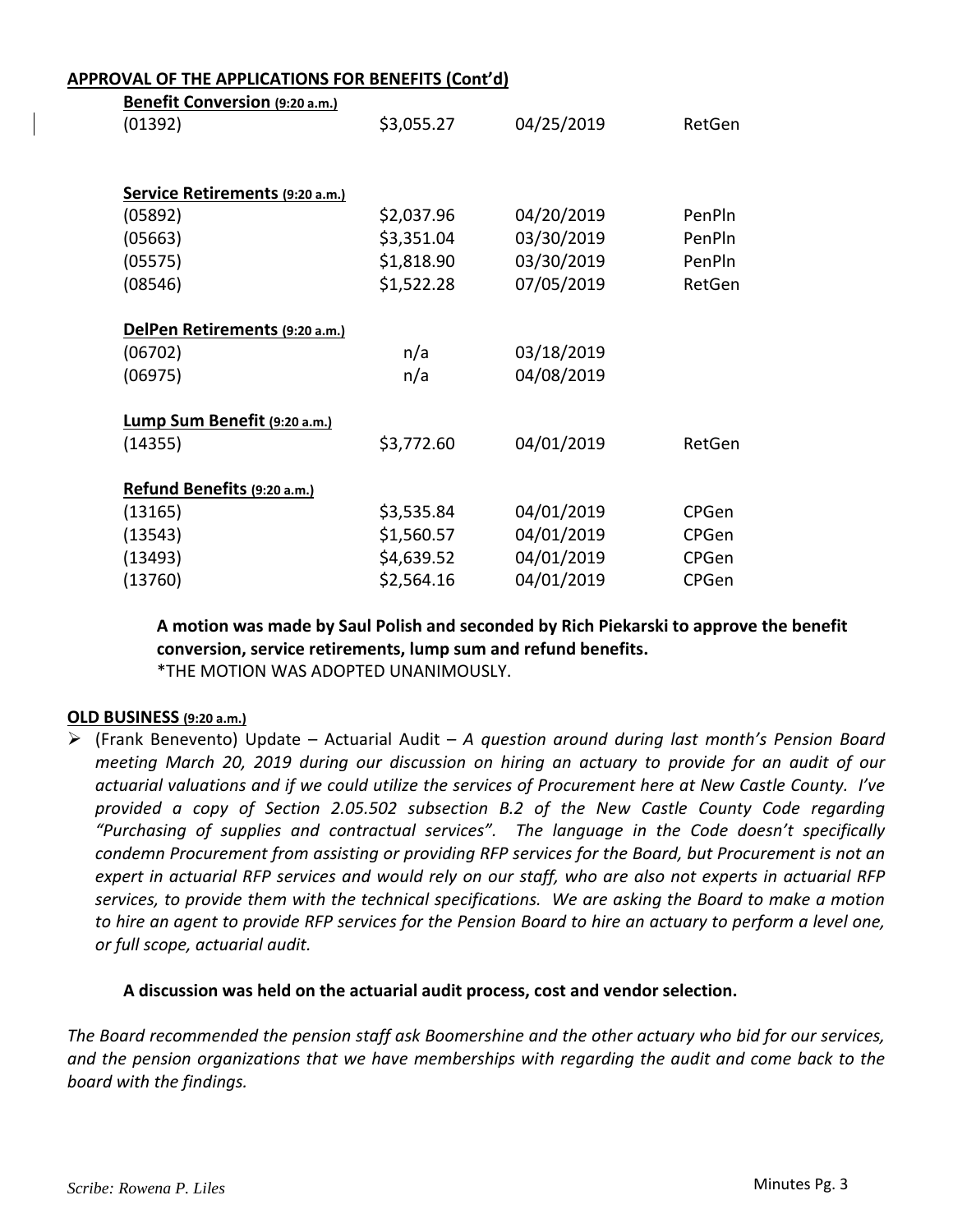$\triangleright$  (Frank Benevento) Update – Pension Software – I've just wanted to provide an update for this since we talked about it last year. I think we truly need to go in the direction that the County has done and most agencies due when they consider implementing pension software administration.

# **OLD BUSINESS (Cont'd)**

The County has hired a consultant (third party) to come in an assist with the process of the pension administration software selection. What the consultants do is come in and review our plans they spend 6 to nine months to see what is wanted, needed and what is chosen. They will assist with the RFP process, but they won't specifically say who should be chosen. I think this is a good time to begin that type of research. The County is doing their research for potentially replacing their existing software and I think it would be a great time to also be considering our inaugural pension administration software.

# **A discussion was held on the pension software.**

*The Board recommended the pension staff research what Tyler Technologies can provide for the pension side of the software administration.*

# **NEW BUSINESS (9:52 a.m.)**

- $\triangleright$  Will Forde, (NEPC) discusses briefly the role of Loomis Sayles and why they are presenting today. NEPC is looking to change the allocation to Fixed Income portfolio.
- Loomis Sayles Investment Manager Presentation by Fred Sweeney and Michael Finocchi.
- $\triangleright$  Will Forde, (NEPC) Review the Preliminary Investment Performance "Flash" report for the period ending March 31, 2109. *A copy of the "FLASH" report was distributed for review and discussion.*
	- *A formal asset allocation recommendation will be forth coming next month.*
	- *Potential replacements for Stone Harbor will be discussed at the next meeting.*
- Will Forde, (NEPC) ‐ Coho Partners Fees ‐ We worked with Coho to develop a lower fee structure for new clients. This new structure was effective April 1st, 2019. New Castle County Employees Pension Plan has the most-favored nation fee schedule currently in place, so your fees will be equal or lower.
- Sanjay Bhatnagar ‐ Review of Annual Report (per *New Castle County Code § 02.04.001) – I wanted to* update the board and bring it to their attention that there is a requirement under the NCC Code that all *boards and commissions provide an annual report to County Council and the County Executive. That outlines the respective boards mission, its accomplishments, challenges to the performance of its* functions and any suggestions for changes, for the board. It doesn't appear that the board has been doing this annual report. My quess is that it's been confusing the Pension Plan Summary that it provides in exchange for this report, but the bottom line is I wanted to get the board in compliance with this *annual reporting requirement. A draft template was provided to Frank Benevento to distribute to the board.*

# **A brief discussion was held.**

Frank will provide the board members the outline to fill out for their input on actions, goals, etc. for 2018.

 Sanjay Bhatnagar ‐ Update on unclaimed Pension Checks – *I wants to provide the board with a brief* update to the recent changes to the States abandon property laws. In 2017 the state overhauled its *Abandon Property Laws. It allows entities who are undergoing an audit to convert its audit to a Voluntary Disclosure Agreement Program. In short, the County was undergoing an audit and the Finance Department agreed to be part of the Voluntary Disclosure Agreement Program. Prior to the* 2017 change there was an ambiguity in the law where it was not clear whether government entities had to turn over unclaimed wages or pension checks. After 2017, that ambiguity has been resolved. It is